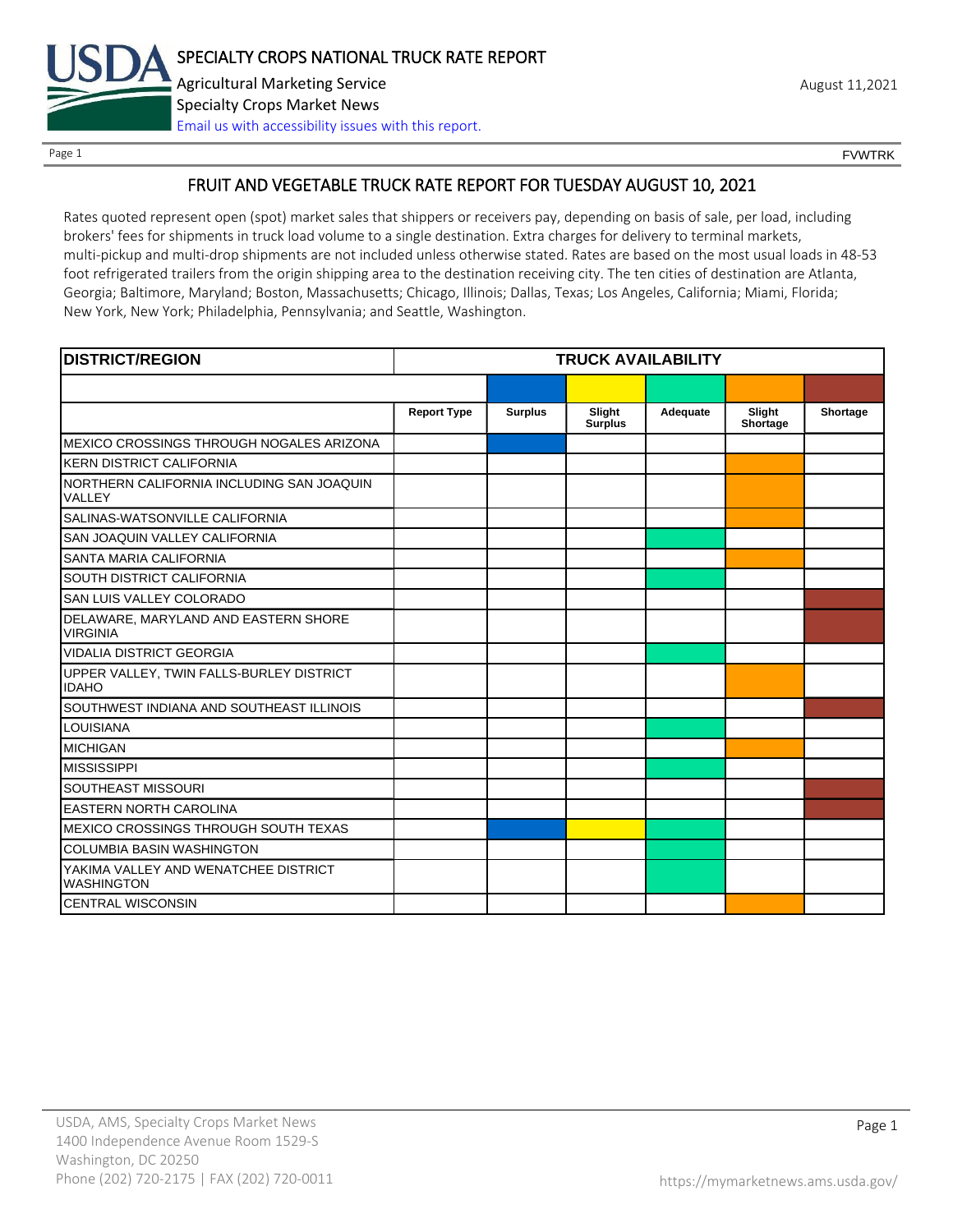

Page 2 FOUNTRK CONTROL CONTROL CONTROL CONTROL CONTROL CONTROL CONTROL CONTROL CONTROL CONTROL CONTROL CONTROL CONTROL CONTROL CONTROL CONTROL CONTROL CONTROL CONTROL CONTROL CONTROL CONTROL CONTROL CONTROL CONTROL CONTROL

## PRICES FOR TUESDAY AUGUST 10, 2021

In areas where rates are based on package rates, per-load rates were derived by multiplying the package rate by the number of packages in the most usual load in a 48-53 foot trailer.

## PERCENTAGE OF CHANGE FROM TUESDAY AUGUST 3, 2021 SHOWN IN ()

| MEXICO CROSSINGS THROUGH NOGALES ARIZONA                                                                                                  |                                                  |              |               |        |  |
|-------------------------------------------------------------------------------------------------------------------------------------------|--------------------------------------------------|--------------|---------------|--------|--|
| --MANGOES                                                                                                                                 |                                                  |              |               |        |  |
|                                                                                                                                           |                                                  | RANGE        | MOSTLY        |        |  |
| Los Angeles                                                                                                                               | Surplus                                          | 500-1100     | 700-900       | $(-6)$ |  |
| <b>KERN DISTRICT CALIFORNIA</b>                                                                                                           |                                                  |              |               |        |  |
| -- CARROTS AND GRAPES                                                                                                                     |                                                  |              |               |        |  |
|                                                                                                                                           |                                                  |              |               |        |  |
|                                                                                                                                           |                                                  | <b>RANGE</b> | <b>MOSTLY</b> |        |  |
| Atlanta                                                                                                                                   | Slight Shortage                                  | 8800-10600   | 9700-10300    | (0)    |  |
| Baltimore                                                                                                                                 | Slight Shortage                                  | 9900-12500   | 11300-12500   | (0)    |  |
| Boston                                                                                                                                    | Slight Shortage                                  | 10800-12700  | 11500-12300   | $(-2)$ |  |
| Chicago                                                                                                                                   | Slight Shortage                                  | 7300-8800    | 7900-8600     | (0)    |  |
| Dallas                                                                                                                                    | Slight Shortage                                  | 5700-7300    | 6100-6700     | (0)    |  |
| New York                                                                                                                                  | Slight Shortage                                  | 10600-12200  | 11600-12100   | $(+1)$ |  |
| Philadelphia                                                                                                                              | Slight Shortage                                  | 10000-11500  | 10800-10900   | $(+1)$ |  |
|                                                                                                                                           | NORTHERN CALIFORNIA INCLUDING SAN JOAQUIN VALLEY |              |               |        |  |
| --PEARS                                                                                                                                   |                                                  |              |               |        |  |
|                                                                                                                                           |                                                  | RANGE        | <b>MOSTLY</b> |        |  |
| Boston                                                                                                                                    | Slight Shortage                                  | 10000-12000  |               | (0)    |  |
| Los Angeles                                                                                                                               | Slight Shortage                                  | 1800-2300    |               | (0)    |  |
| Philadelphia                                                                                                                              | Slight Shortage                                  | 11000-11000  |               | (0)    |  |
| SALINAS-WATSONVILLE CALIFORNIA                                                                                                            |                                                  |              |               |        |  |
| --BROCCOLI, CAULIFLOWER, CELERY, LETTUCE, BOSTON, LETTUCE, GREEN LEAF, LETTUCE, ICEBERG, LETTUCE, RED LEAF AND LETTUCE,<br><b>ROMAINE</b> |                                                  |              |               |        |  |
|                                                                                                                                           |                                                  | RANGE        | <b>MOSTLY</b> |        |  |
| Atlanta                                                                                                                                   | Slight Shortage                                  | 7500-9900    | 9100-9600     | (0)    |  |
| Baltimore                                                                                                                                 | Slight Shortage                                  | 10300-11700  | 10600-11100   | $(-1)$ |  |
|                                                                                                                                           |                                                  |              |               |        |  |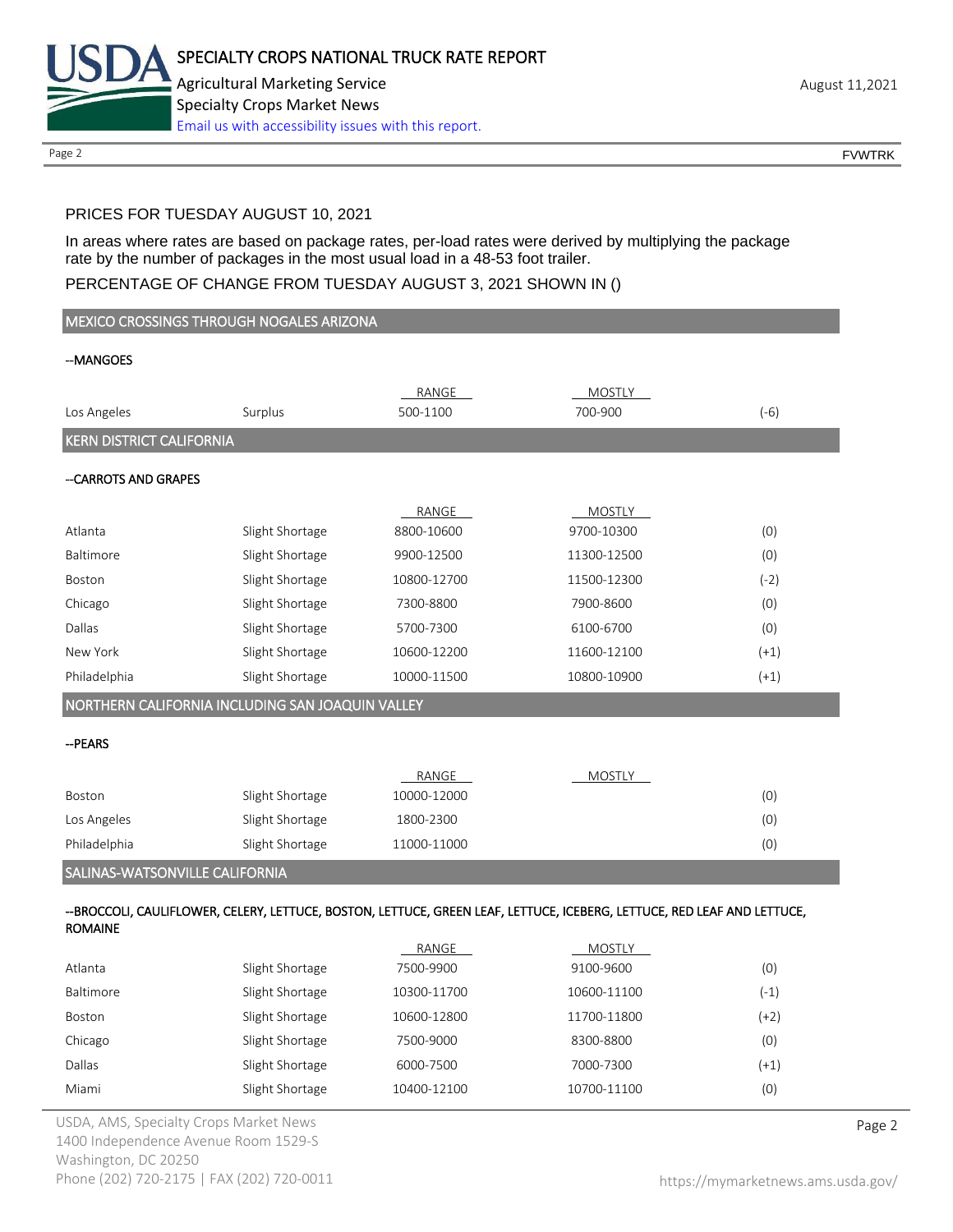

# SPECIALTY CROPS NATIONAL TRUCK RATE REPORT

Agricultural Marketing Service **August 11,2021** August 11,2021 Specialty Crops Market News

[Email us with accessibility issues with this report.](mailto:mars@ams.usda.gov?subject=508%20Inquiry/Report)

| Page 3                               |                 |             |               |        | <b>FVWTRK</b> |
|--------------------------------------|-----------------|-------------|---------------|--------|---------------|
| New York                             | Slight Shortage | 10000-12300 | 10600-11300   | (-2)   |               |
| Philadelphia                         | Slight Shortage | 10200-11800 | 10800-11200   | $(+1)$ |               |
| <b>SAN JOAQUIN VALLEY CALIFORNIA</b> |                 |             |               |        |               |
| --GRAPES, NECTARINES AND PEACHES     |                 |             |               |        |               |
|                                      |                 | RANGE       | <b>MOSTLY</b> |        |               |
| Atlanta                              | Adequate        | 8400-9100   | 8400-8900     | $(-1)$ |               |
| Baltimore                            | Adequate        | 9800-10500  | 9800-10200    | (0)    |               |
| Chicago                              | Adequate        | 7700-8800   | 8000-8400     | $(-1)$ |               |
| Dallas                               | Adequate        | 6700-7600   | 6700-7100     | (0)    |               |
|                                      |                 |             |               |        |               |

### SANTA MARIA CALIFORNIA

#### --LETTUCE, GREEN LEAF, LETTUCE, ICEBERG, LETTUCE, RED LEAF, LETTUCE, ROMAINE, BROCCOLI, CAULIFLOWER AND CELERY

|               |                 | RANGE       | <b>MOSTLY</b> |        |
|---------------|-----------------|-------------|---------------|--------|
| Atlanta       | Slight Shortage | 8400-10000  | 8700-9300     | (0)    |
| Baltimore     | Slight Shortage | 10000-11600 | 10300-11200   | (0)    |
| <b>Boston</b> | Slight Shortage | 11200-12700 | 12000-12600   | (0)    |
| Chicago       | Slight Shortage | 7100-8900   | 7400-7800     | (0)    |
| Dallas        | Slight Shortage | 5800-7400   | 6100-6700     | (0)    |
| Miami         | Slight Shortage | 10300-12000 | 11300-11700   | (0)    |
| New York      | Slight Shortage | 10500-12300 | 11000-11700   | (0)    |
| Philadelphia  | Slight Shortage | 10100-11700 | 10600-11400   | $(+1)$ |

### SOUTH DISTRICT CALIFORNIA

#### --AVOCADOS, GRAPEFRUIT, LEMONS AND ORANGES

|              |          | RANGE       | <b>MOSTLY</b> |     |
|--------------|----------|-------------|---------------|-----|
| Atlanta      | Adequate | 8100-8900   | 8200-8700     | (0) |
| Baltimore    | Adequate | 9400-10400  | 9500-10000    | (0) |
| Boston       | Adequate | 10000-11000 | 10200-10700   | (0) |
| Chicago      | Adequate | 7500-8500   | 7600-8100     | (0) |
| Dallas       | Adequate | 6600-7500   | 6700-7200     | (0) |
| Miami        | Adequate | 9800-10600  | 10000-10500   | (0) |
| New York     | Adequate | 9700-10700  | 9800-10400    | (0) |
| Philadelphia | Adequate | 9500-10600  | 9700-10200    | (0) |
| Seattle      | Adequate | 4800-6000   | 5100-5600     | (0) |
|              |          |             |               |     |

#### SAN LUIS VALLEY COLORADO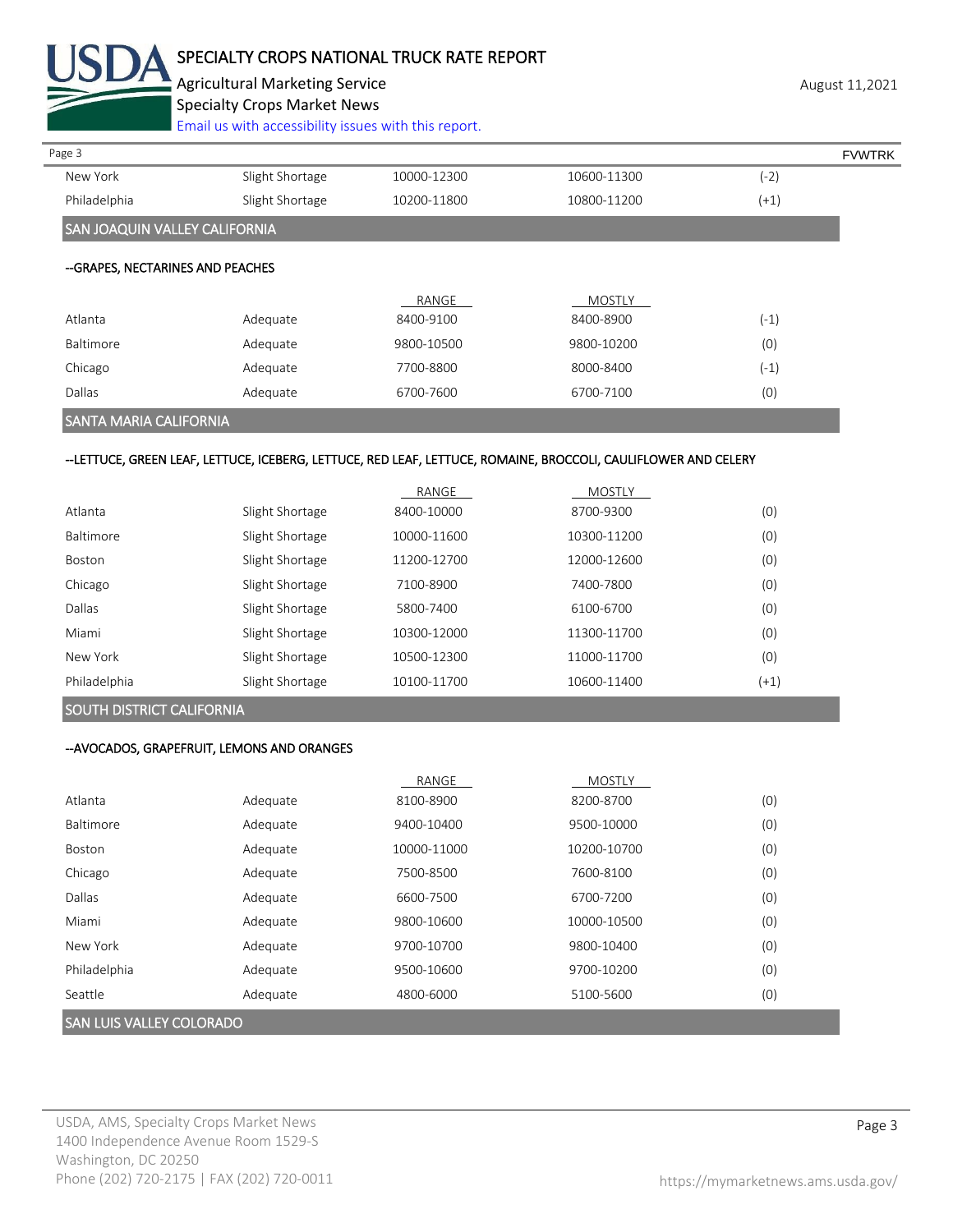

--POTATOES

Agricultural Marketing Service **August 11,2021** August 11,2021 Specialty Crops Market News

[Email us with accessibility issues with this report.](mailto:mars@ams.usda.gov?subject=508%20Inquiry/Report)

RANGE MOSTLY Atlanta Shortage 3600-3825 (0) Baltimore Shortage 5625-6075 (0) Page 4 FOUNTRK And the set of the set of the set of the set of the set of the set of the set of the set of the set of the set of the set of the set of the set of the set of the set of the set of the set of the set of the s

| Boston       | Shortage | 5850-5975 | (0) |
|--------------|----------|-----------|-----|
| Chicago      | Shortage | 2925-3150 | (0) |
| Dallas       | Shortage | 2250-2475 | (0) |
| New York     | Shortage | 5850-6300 | (0) |
| Philadelphia | Shortage | 5850-6300 | (0) |

## DELAWARE, MARYLAND AND EASTERN SHORE VIRGINIA

#### --CANTALOUPES AND WATERMELONS

|              |          | RANGE     | <b>MOSTLY</b> |        |
|--------------|----------|-----------|---------------|--------|
| Atlanta      | Shortage | 2800-2900 |               | $(-2)$ |
| Baltimore    | Shortage | 1200-1400 |               | (0)    |
| Boston       | Shortage | 2500-2800 |               | $(+2)$ |
| Chicago      | Shortage | 2400-2800 |               | $(+6)$ |
| New York     | Shortage | 1500-1700 |               | $(+3)$ |
| Philadelphia | Shortage | 1200-1400 |               | (0)    |
|              |          |           |               |        |

# VIDALIA DISTRICT GEORGIA

#### --ONIONS, DRY

|              |          | RANGE     | <b>MOSTLY</b> |         |
|--------------|----------|-----------|---------------|---------|
| Atlanta      | Adequate | 1000-1800 | 1250-1300     | (+6)    |
| Baltimore    | Adequate | 2800-3700 | 2800-2800     | $(-13)$ |
| Boston       | Adequate | 4000-5500 |               | (0)     |
| Chicago      | Adequate | 3000-3650 | 3000-3200     | (-3)    |
| Dallas       | Adequate | 2900-3600 | 3200-3300     | (+3)    |
| Los Angeles  | Adequate | 4000-4800 |               | $(-4)$  |
| Miami        | Adequate | 2000-2700 | 2600-2700     | (0)     |
| New York     | Adequate | 4000-4900 | 4000-4000     | $(-10)$ |
| Philadelphia | Adequate | 3000-4000 |               | (0)     |

## UPPER VALLEY, TWIN FALLS-BURLEY DISTRICT IDAHO

#### --POTATOES

|           |                 | RANGE     | <b>MOSTLY</b> |        |
|-----------|-----------------|-----------|---------------|--------|
| Atlanta   | Slight Shortage | 4888-5313 |               | $(-4)$ |
| Baltimore | Slight Shortage | 6375-6800 |               | $(-1)$ |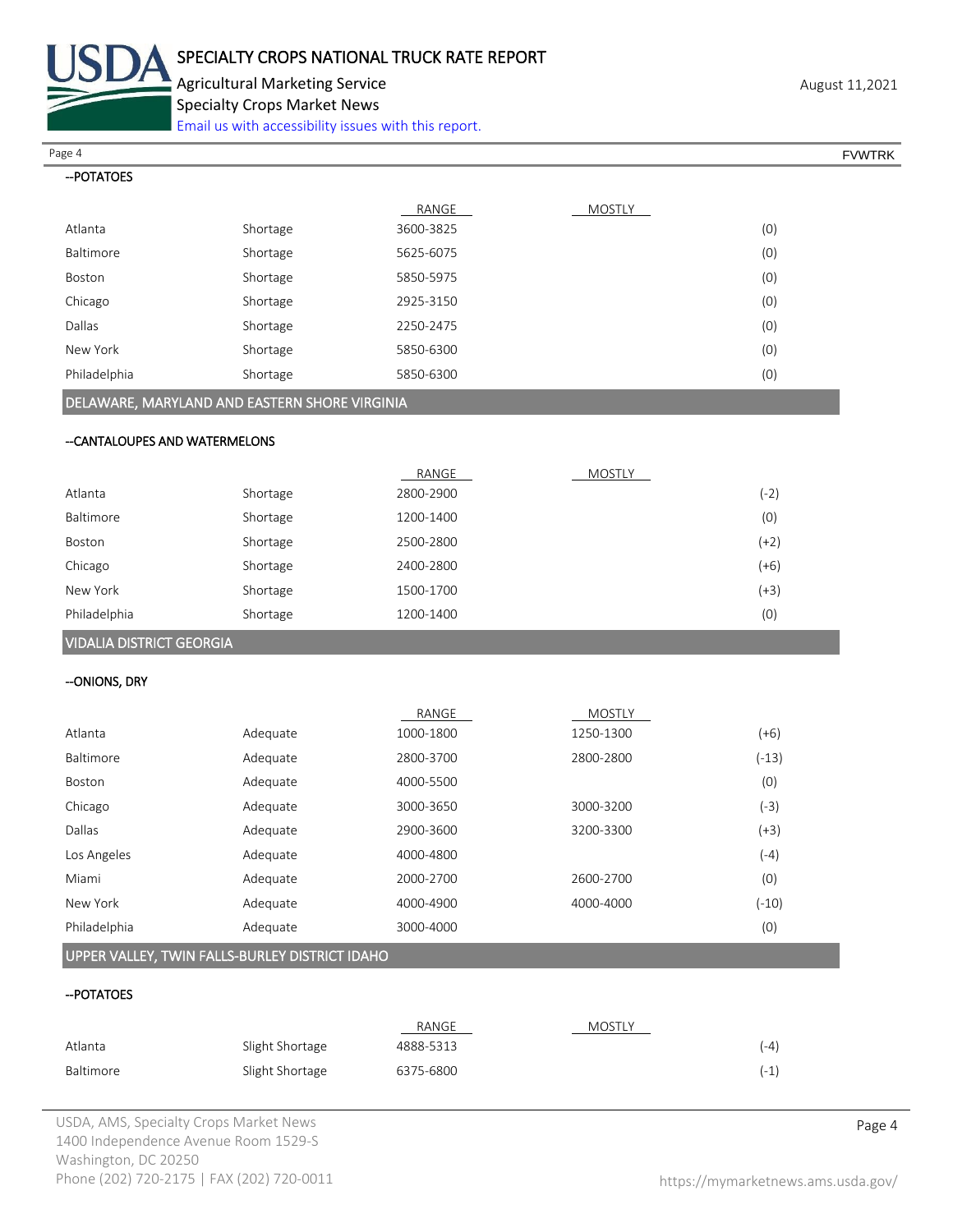

# SPECIALTY CROPS NATIONAL TRUCK RATE REPORT

Agricultural Marketing Service **August 11,2021** August 11,2021 Specialty Crops Market News

[Email us with accessibility issues with this report.](mailto:mars@ams.usda.gov?subject=508%20Inquiry/Report)

| Page 5             |                                          |           |               | <b>FVWTRK</b>    |
|--------------------|------------------------------------------|-----------|---------------|------------------|
| Boston             | Slight Shortage                          | 7000-8500 |               | (0)              |
| Chicago            | Slight Shortage                          | 3600-4250 |               | (0)              |
| Dallas             | Slight Shortage                          | 4038-4500 | 4250-4250     | (0)              |
| Los Angeles        | Slight Shortage                          | 2300-2500 |               | (0)              |
| Miami              | Slight Shortage                          | 7500-8000 |               | $(-3)$           |
| New York           | Slight Shortage                          | 6800-7225 |               | $(-3)$           |
| Philadelphia       | Slight Shortage                          | 6800-7000 |               | (0)              |
|                    | SOUTHWEST INDIANA AND SOUTHEAST ILLINOIS |           |               |                  |
| --WATERMELONS      |                                          |           |               |                  |
|                    |                                          | RANGE     | <b>MOSTLY</b> |                  |
| Chicago            | Shortage                                 | 1800-2100 |               | $\left( \right)$ |
| <b>LOUISIANA</b>   |                                          |           |               |                  |
| --SWEET POTATOES   |                                          |           |               |                  |
|                    |                                          | RANGE     | <b>MOSTLY</b> |                  |
| Chicago            | Adequate                                 | 3000-4500 | 3000-3200     | (0)              |
| New York           | Adequate                                 | 5000-7000 | 6000-6000     | (0)              |
| <b>MICHIGAN</b>    |                                          |           |               |                  |
| --CUCUMBERS        |                                          |           |               |                  |
|                    |                                          | RANGE     | <b>MOSTLY</b> |                  |
| Atlanta            | Slight Shortage                          | 2900-3100 |               | (0)              |
| Baltimore          | Slight Shortage                          | 2900-3100 | 3000-3000     | (0)              |
| Chicago            | Slight Shortage                          | 900-1000  |               | (0)              |
| Dallas             | Slight Shortage                          | 2800-3000 | 2900-2900     | (0)              |
| New York           | Slight Shortage                          | 3400-3600 | 3500-3500     | (0)              |
| Philadelphia       | Slight Shortage                          | 3000-3200 | 3100-3100     | (0)              |
| -SQUASH            |                                          |           |               |                  |
|                    |                                          | RANGE     | <b>MOSTLY</b> |                  |
| Atlanta            | Slight Shortage                          | 2900-3100 | 3000-3000     | (0)              |
| Baltimore          | Slight Shortage                          | 2900-3100 | 3000-3000     | (0)              |
| Chicago            | Slight Shortage                          | 900-1000  |               | (0)              |
| Dallas             | Slight Shortage                          | 2800-3000 | 2900-2900     | (0)              |
| New York           | Slight Shortage                          | 3400-3600 | 3500-3500     | (0)              |
| Philadelphia       | Slight Shortage                          | 3000-3200 | 3100-3100     | (0)              |
| <b>MISSISSIPPI</b> |                                          |           |               |                  |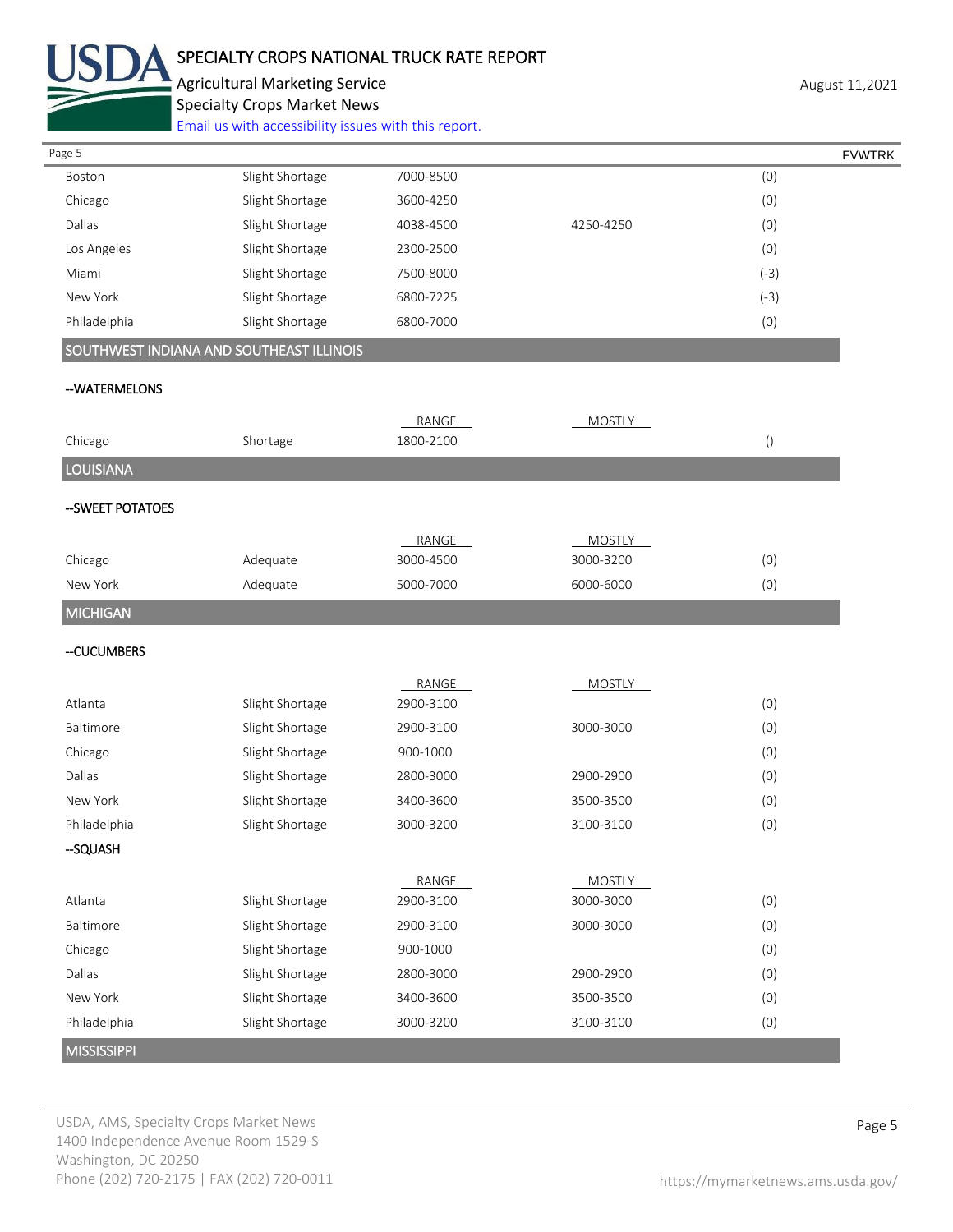

Agricultural Marketing Service **August 11,2021** August 11,2021 Specialty Crops Market News

[Email us with accessibility issues with this report.](mailto:mars@ams.usda.gov?subject=508%20Inquiry/Report)

| Page 6                        |                                      |           |               | <b>FVWTRK</b> |
|-------------------------------|--------------------------------------|-----------|---------------|---------------|
| -- SWEET POTATOES             |                                      |           |               |               |
|                               |                                      | RANGE     | <b>MOSTLY</b> |               |
| Atlanta                       | Adequate                             | 1300-1800 | 1600-1600     | (0)           |
| Chicago                       | Adequate                             | 1800-3000 | 2000-2800     | (0)           |
| Dallas                        | Adequate                             | 2200-3000 | 2800-2800     | (0)           |
| SOUTHEAST MISSOURI            |                                      |           |               |               |
| --WATERMELONS                 |                                      |           |               |               |
|                               |                                      | RANGE     | <b>MOSTLY</b> |               |
| Chicago                       | Shortage                             | 2300-2400 |               | $(+2)$        |
| <b>EASTERN NORTH CAROLINA</b> |                                      |           |               |               |
| -- SWEET POTATOES             |                                      |           |               |               |
|                               |                                      | RANGE     | MOSTLY        |               |
| Atlanta                       | Shortage                             | 2500-2500 |               | (0)           |
| Baltimore                     | Shortage                             | 2000-2500 |               | (0)           |
| Boston                        | Shortage                             | 3000-3500 |               | (0)           |
| Chicago                       | Shortage                             | 3500-3500 |               | (0)           |
| Miami                         | Shortage                             | 3000-3000 |               | (0)           |
| New York                      | Shortage                             | 2500-3000 |               | (0)           |
| Philadelphia                  | Shortage                             | 2250-2250 |               | (0)           |
|                               | MEXICO CROSSINGS THROUGH SOUTH TEXAS |           |               |               |
|                               |                                      |           |               |               |

#### --PEPPERS, ANAHEIM, PEPPERS, BELL TYPE, PEPPERS, HABANERO, PEPPERS, JALAPENO, PEPPERS, POBLANO, PEPPERS, SERRANO, TOMATOES, GRAPE TYPE, TOMATOES, PLUM TYPE, BROCCOLI, CARROTS, CHAYOTE, CILANTRO, CUCUMBERS, LIMES, MANGOES, PAPAYA, PINEAPPLES, TOMATILLOS, TOMATOES AND WATERMELONS

|                                  |                | RANGE     | <b>MOSTLY</b> |        |
|----------------------------------|----------------|-----------|---------------|--------|
| Atlanta                          | Slight Surplus | 3000-3800 | 3500-3600     | (0)    |
| Baltimore                        | Slight Surplus | 5000-5800 | 5000-5500     | (-3)   |
| <b>Boston</b>                    | Slight Surplus | 6000-6500 | 6000-6200     | $(-1)$ |
| Chicago                          | Adequate       | 3400-4000 | 3400-3600     | (0)    |
| Dallas                           | Slight Surplus | 1500-2000 | 1500-1600     | (-3)   |
| Los Angeles                      | Adequate       | 2900-3400 | 3000-3200     | $(-5)$ |
| Miami                            | Adequate       | 4200-5500 | 4200-4500     | (0)    |
| New York                         | Adequate       | 5000-6500 | 5800-6200     | (-4)   |
| Philadelphia                     | Surplus        | 5200-5800 | 5200-5400     | $(-8)$ |
| Seattle                          | Adequate       | 4800-6400 | 6000-6200     | (-2)   |
| <b>COLUMBIA BASIN WASHINGTON</b> |                |           |               |        |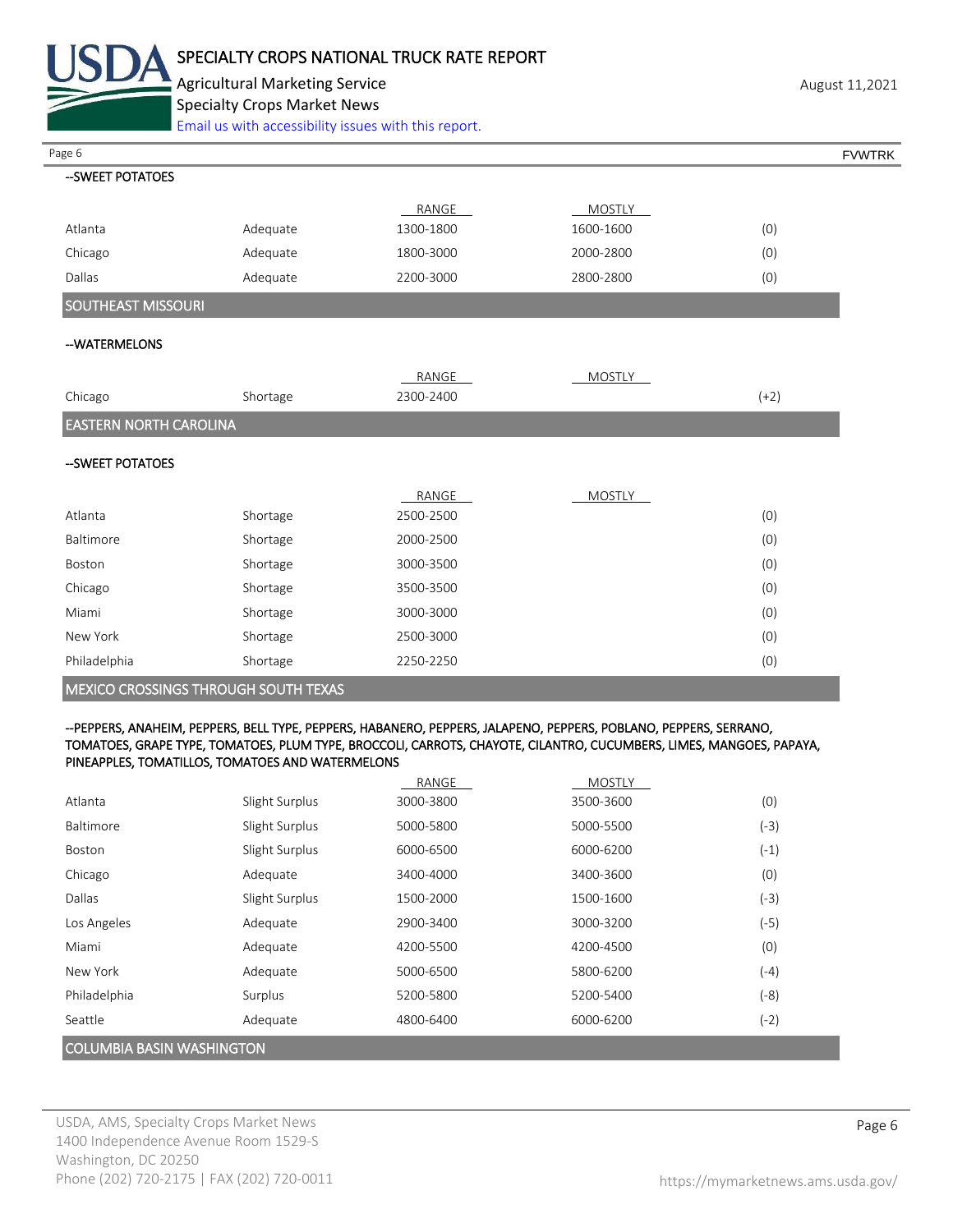

Agricultural Marketing Service **August 11,2021** August 11,2021 Specialty Crops Market News

[Email us with accessibility issues with this report.](mailto:mars@ams.usda.gov?subject=508%20Inquiry/Report)

| Page 7                     |          |           |        |                  | <b>FVWTRK</b> |
|----------------------------|----------|-----------|--------|------------------|---------------|
| --ONIONS, DRY AND POTATOES |          |           |        |                  |               |
|                            |          | RANGE     | MOSTLY |                  |               |
| Atlanta                    | Adequate | 6650-7600 |        | $(+1)$           |               |
| Dallas                     | Adequate | 5600-6300 |        | $\left( \right)$ |               |
| Los Angeles                | Adequate | 2300-2700 |        | $(-6)$           |               |
| Miami                      | Adequate | 8600-9000 |        | $(-5)$           |               |
| New York                   | Adequate | 8200-9000 |        | (-3)             |               |

YAKIMA VALLEY AND WENATCHEE DISTRICT WASHINGTON

### --APPLES, APRICOTS, BLUEBERRIES, CHERRIES AND PEARS

|               |          | RANGE     | <b>MOSTLY</b> |        |
|---------------|----------|-----------|---------------|--------|
| Atlanta       | Adequate | 7700-8600 | 8000-8400     | (-2)   |
| Baltimore     | Adequate | 8300-9200 | 8500-8900     | $(-1)$ |
| <b>Boston</b> | Adequate | 8700-9700 | 9100-9600     | $(-1)$ |
| Chicago       | Adequate | 6200-7200 | 6300-6700     | $(-1)$ |
| Dallas        | Adequate | 6200-7100 | 6200-6700     | (0)    |
| Los Angeles   | Adequate | 2100-2900 | 2300-2700     | $(-4)$ |
| Miami         | Adequate | 9000-9700 | 9000-9500     | (-2)   |
| New York      | Adequate | 8500-9400 | 8800-9300     | $(-1)$ |
| Philadelphia  | Adequate | 8600-9400 | 8700-9100     | (-2)   |
| Seattle       | Adequate | 900-1500  | 1250-1450     | (0)    |

### CENTRAL WISCONSIN

#### --POTATOES

|              |                 | RANGE     | <b>MOSTLY</b> |     |
|--------------|-----------------|-----------|---------------|-----|
| Atlanta      | Slight Shortage | 3400-3825 |               | (0) |
| Baltimore    | Slight Shortage | 3400-3825 |               | (0) |
| Boston       | Slight Shortage | 3825-4800 |               | (0) |
| Chicago      | Slight Shortage | 1063-1169 |               | (0) |
| Dallas       | Slight Shortage | 3400-4038 |               | (0) |
| Miami        | Slight Shortage | 4675-5525 | 4888-5475     | (0) |
| New York     | Slight Shortage | 3613-4800 | 3825-4800     | (0) |
| Philadelphia | Slight Shortage | 3400-3613 |               | (0) |